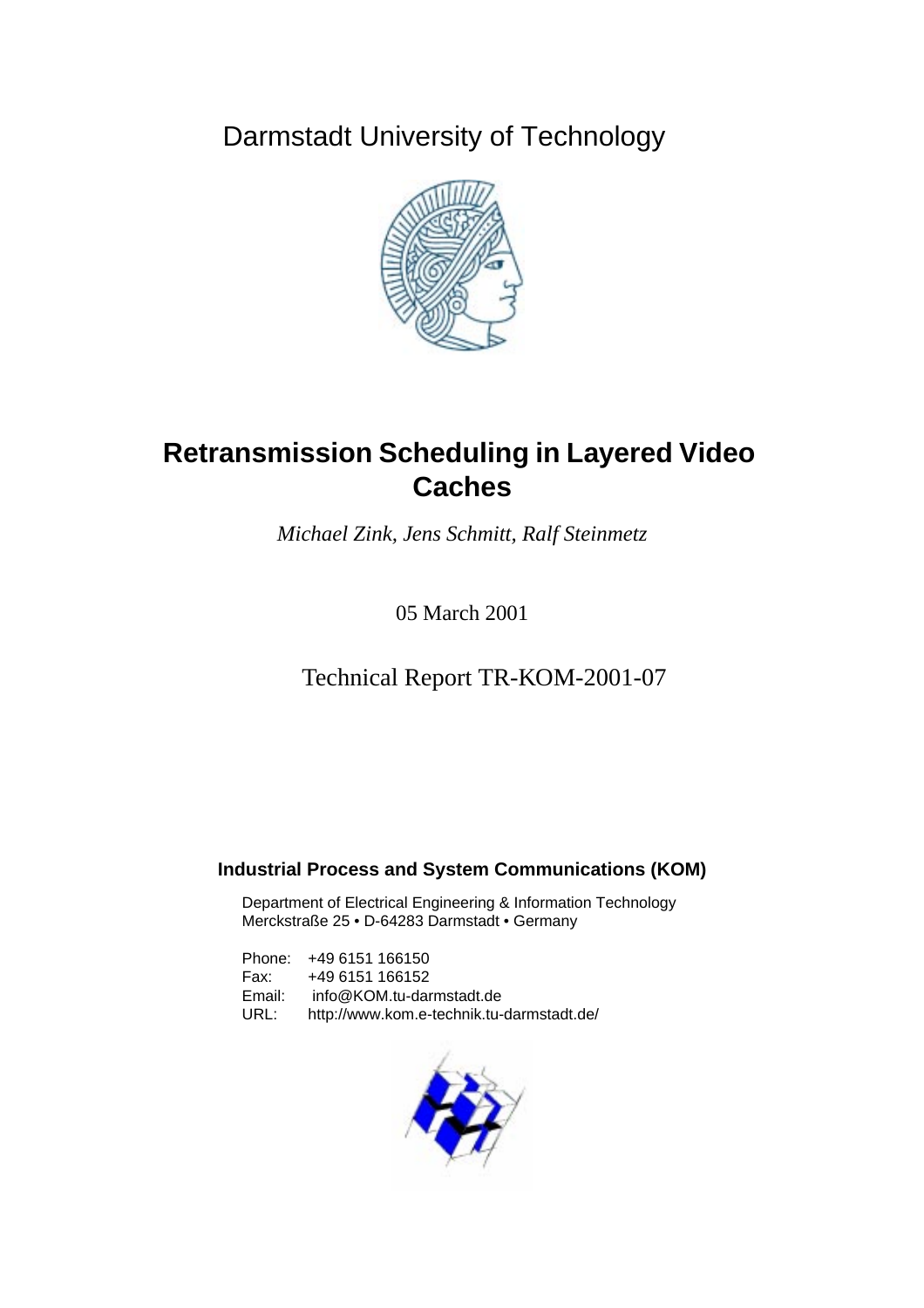## **Transport Issues for Wide-area Distribution Infrastuctures based on Patching**

*Michael Zink1 , Jens Schmitt<sup>1</sup> , Ralf Steinemetz<sup>2</sup>*

1

KOM, Dept. of Electrical Engineering & Information Technology Darmstadt University of Technology Merckstr. 25 • D-64283 Darmstadt • Germany

German National Research Center for Information Technology, GMD IPSI Darmstadt, Germany

 $\mathfrak{D}$ 

Michael.Zink@kom.tu-darmstadt.de, Jens.Schmitt@kom.tu-darmstadt.de, Ralf.Steinmetz@tu-darmstadt.de

#### **Abstract**

**In contrast to classical assumptions in Video on Demand (VoD) research, the main requirements for VoD in the Internet are adaptiveness, support of heterogeneity, and last not least high scalability. Hierarchically layered video encoding is particularly well suited to deal with adaptiveness and heterogeneity support for video streaming. A distributed caching architecture is key to a scalable VoD solution in the Internet. Thus, the combination of caching and layered video streaming is promising for an Internet VoD system, yet, requires thoughts about some new issues and challenges. In this paper, we investigate one particular of these issues: how to deal with retransmissions of missing segments for a cached layered video in order to meet users' demands to watch high quality video with relatively little quality variations. We devise a suite of fairly simple retransmission scheduling algorithms and compare these against existing ones by simulative experiments.**

#### **Keywords**

Internet VoD, Caching, Layered Video

#### **1 Introduction**

#### **1.1 Motivation**

In the last few years, the Internet has experienced an increasing amount of traffic stemming from the use of multimedia applications which use audio and video streaming [1]. This increase will continue and even be reinforced since access technologies like ADSL and cable modems enable residential users to receive high bandwidth multimedia streams. One specific application which will be enabled by future access technologies is Video on Demand (VoD). VoD allows clients to watch a large variety of video content via the Internet, from small video clips up to movies. One type of VoD is True VoD (TVoD) [2] which allows users to watch a certain video at any desired point in time and, in addition, offers the same functionality as a standard VCR (fast forward, rewind, pause, stop). The challenges of providing TVoD in the Internet are manifold and require the orchestration of different technologies. Some of these technologies like video encoding are fairly well understood and established. Other technologies like the distribution and caching of video content and the adaptation of streaming mechanisms to the current network situation and user preferences are still under investigation.

Existing work on TVoD has shown caches to be extremely important with respect to *scalability*, from network as well as from video servers' perspective [3]. Scalability, of course, is a premier issue if a TVoD system is considered to be used in the global *Internet*. Yet, simply reusing concepts from normal Internet Web caching is not sufficient to suit the special needs of video content since, e.g., popularity life cycles can be very different [4].

Besides scalability, it is very important for an *Internet* TVoD system to take into account the "social" rules implied by TCP's cooperative resource management model, i.e., to be *adaptive* in the face of an (incipient) network congestion. Therefore, the streaming mechanisms of an Internet TVoD system need to incorporate end-to-end congestion control to prevent unfairness against TCP-based traffic and increase the overall utilization of the network. Note that traditionally video streaming mechanisms rely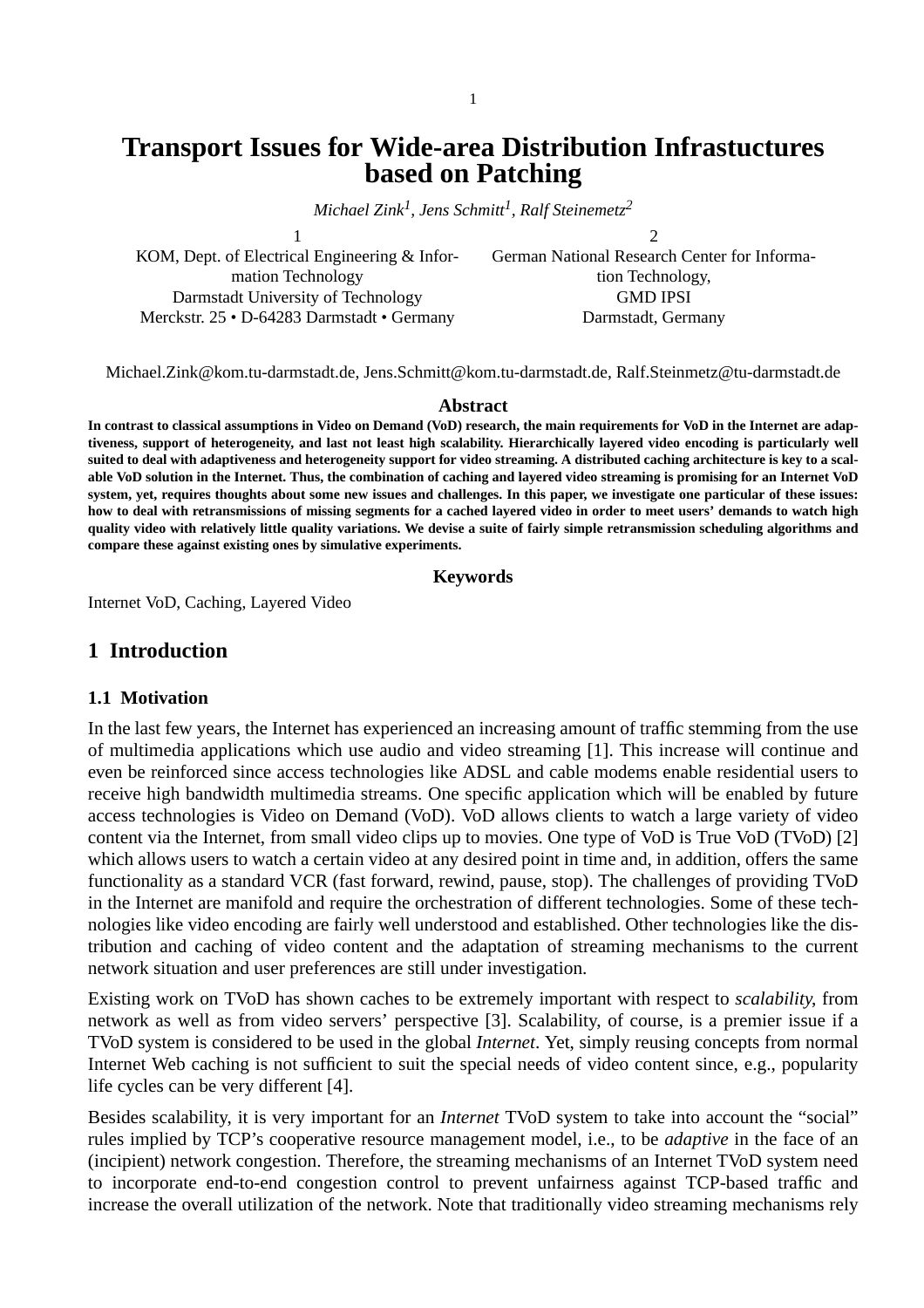on open-loop control mechanisms, i.e., on explicit reservation and allocation of resources. As it is debatable whether such mechanisms will ever be used in the global Internet, e.g., in the form of RSVP/ IntServ [5], we do not assume these but build upon the current best-effort service model of the Internet which is based on closed-loop control exerted by TCP-like congestion control. Yet, since video transmissions need to be paced at their "natural" rate adaptiveness can only be integrated into streaming mechanisms in the form of quality degradation and not by "shifting" traffic in the time domain as for elastic traffic like, e.g., FTP transfers. An elegant way of introducing adaptiveness into streaming is to use layered video encodings [6] as it allows to drop segments (the transfer units) of the video in a controlled way without the high computational effort of, e.g., adaptive encodings as described in [7].

However, while the combination of caching and adaptive streaming promises a scalable and "Internetconform" TVoD system it also creates new challenges for the design of such a system. One particular issue is that video content can only be cached in the form as it has been transmitted, i.e., it potentially consists of successive "steps" of different quality levels corresponding to the different layers. For subsequent requests for that video it must thus be decided if segments from missing layers are retransmitted and if so which ones. The scheduling of these retransmissions affects the perceived quality of the cached video content in a significant way since it is very important that quality variations are minimized as they are disturbing for users [8]. Therefore, we focus in this paper on how to schedule retransmissions in order to minimize quality variations for users that are served from the video cache.

#### **1.2 Outline**

After this motivation, we briefly want to introduce the basic components of our overall approach towards scalable adaptive video streaming in the Internet, before, in Section 3, we discuss some related work.

In Section 4, we then focus on the particular problem of how to schedule retransmissions of segments from missing layers of a video towards a cache. We briefly demonstrate that this is a complex problem, which is why we devise a number of heuristic algorithms. In Section 5, these heuristics are compared among each other and against existing approaches by simulations as well as we investigate their dependency on parameters like, e.g., the number of layers in which a video is encoded.

In Section 6, we summarize our findings, draw some conclusions and give a brief outlook to future work.

## **2 Scalable Adaptive Streaming (SAS)**

#### **2.1 Scalability - Caching**

As with traditional web caches, caches for TVoD systems allow to store content closer to users, reduce server and network load and increase the system's fault tolerance. Yet, in contrast to web caches the characteristics of the data to be stored is very different. High quality video files are much larger than most web pages and therefore different caching strategies are used in caches for VoD systems. Furthermore, the distribution process for video files is complicated by the fact that the transmission is much more time and bandwidth consuming.

Let us briefly describe our video caching architecture. As caching method we employ so-called writethrough caching\*. With write-through caching a requested stream is either forwarded "through" the proxy cache or it is streamed via multicast and clients and proxy caches join this multicast group if the cache replacement strategy decides to store the requested video on the proxy cache. Subsequent clients can then be served from the proxy cache (see [Figure 1\)](#page-3-0). This technique reduces the overall network load

<sup>\*.</sup> Adopted terminology from memory hierarchies.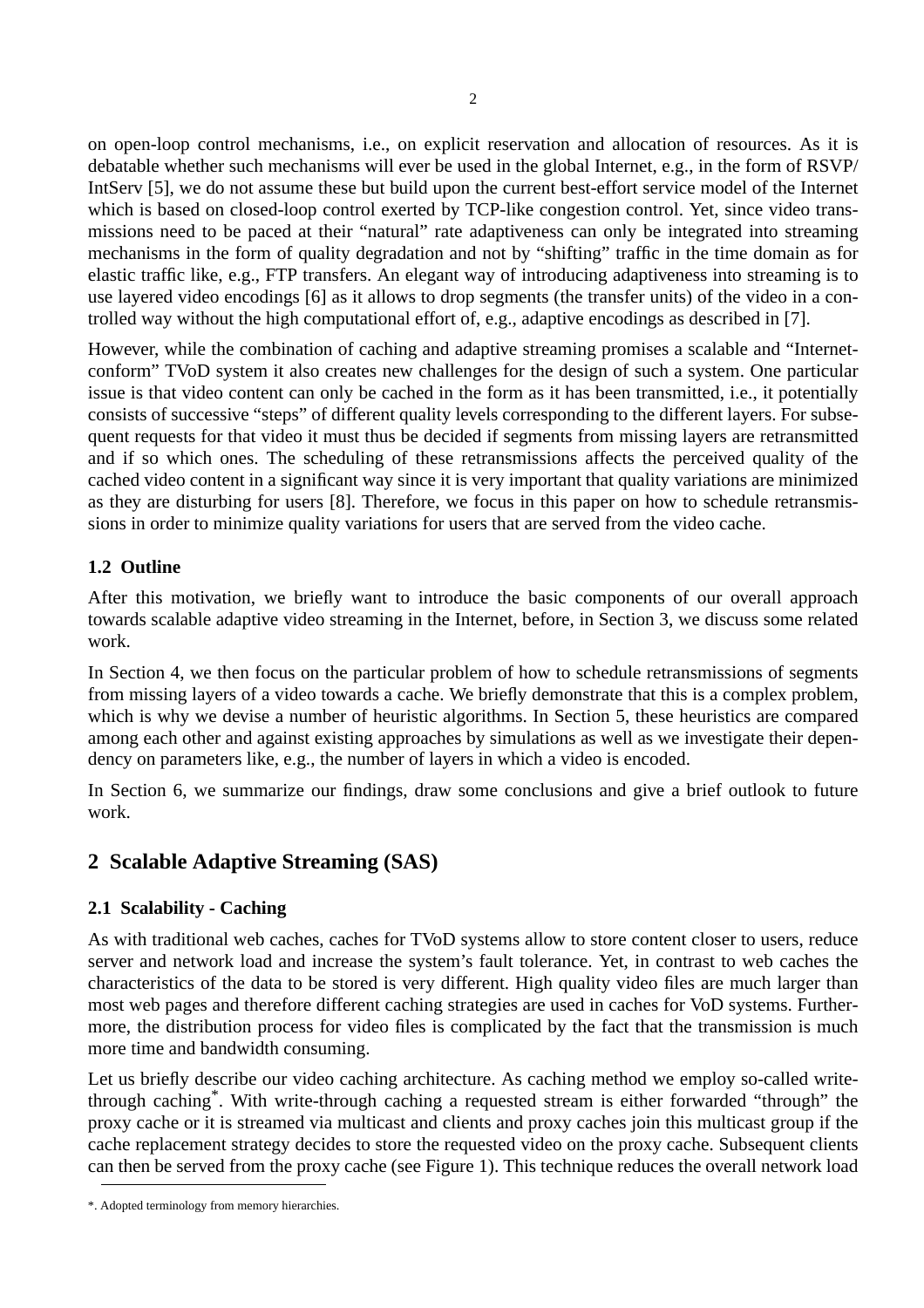<span id="page-3-0"></span>

in a TVoD system compared to a method where the video is transported to the cache in a separate stream using a reliable transmission protocol (e.g., TCP) [9]. On the other hand, write-through caching requires a reliable multicast protocol to recover from packet losses. In [10], we present the design and implementation of such a protocol which fits particularly well in a TVoD architecture.

#### **2.2 Adaptiveness - Layered Video**

To enable congestion control for streaming applications results in quality adaptation in contrast to elastic applications that can be spread over time. However, this quality adaptation does not solely serve congestion control purposes but also satisfies the needs of the large variety of heterogeneous clients that exist in the Internet. Layered video, i.e., video that is encoded in base and enhancement layers which have hierarchical relationships, represents a suitable method to allow for this quality adaptation although there are other alternatives like adaptive encoding or switching between different encodings. Yet, the latter are less attractive for caching purposes since they do not possess the subset relationship of layered encoding and thus lead to transmissions which are difficult to cache. Figure 2 illustrates how a layered video might be stored on a cache after its initial (congestion controlled) transmission.



**Figure 2. Initial cached video quality.**

Obviously, the cached copy of the video exhibits a potentially large number of missing segments from different layers. The exact "shape" of a cached video content is a function of the congestion control mechanism being used. There have been several proposals how to achieve TCP-friendly congestion control using layered video transmissions, e.g., [11] or [12]. We do not focus on this particular aspect of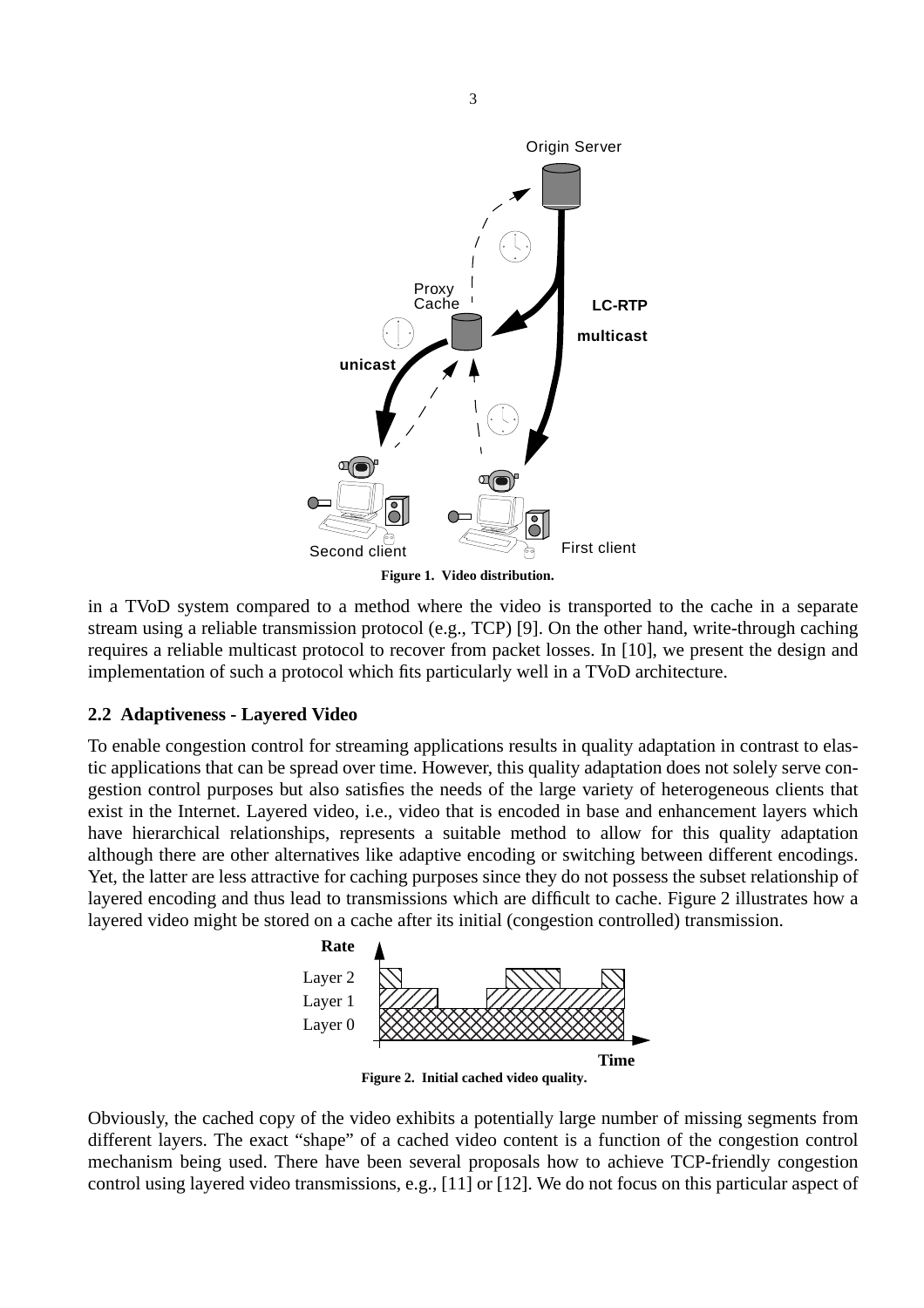SAS here, but build on these proposals since they are already very efficient. Our emphasis is on an orthogonal issue: the scheduling of retransmissions of missing segments of a cached video.

#### **2.3 Retransmission Scheduling**

With SAS, it is very likely that videos are not cached in their best quality when they are cached for the first time. However, for subsequent requests which shall be served from the proxy cache it may be unattractive to suffer from the possibly very bad or strongly varying quality experienced by the initial transmission of the video that has been selected for caching. Therefore, missing segments of the cached video should be retransmitted to enable higher quality service from the proxy cache to its clients. The most interesting issue here is how to schedule the retransmissions, i.e., in which order to retransmit missing segments, in order to achieve certain quality goals for the cached video content. A further design issue for retransmission scheduling is when to do it.

#### **2.3.1 Retransmission Time**

There are two basic alternatives when to do retransmissions:

- Directly after the initial streaming process: the cache starts requesting missing segments without waiting for further requests for a certain video.
- During subsequent requests: the proxy cache serves subsequent requests but, simultaneously, also orders missing segments from the origin server.

While the first alternative ensures that a cached video's quality is improved as fast as possible, the second alternative inherits the advantage of write-through caching that any bandwidth between proxy cache and origin server is used only if a client request is directly related to it. This is a major advantage in environments where bandwidth between origin server and proxy cache is scarce. Assuming that the proxy cache is located fairly close to the clients and that origin server and proxy cache are rather distant from each other, and furthermore taking into account that we assume an Internet TVoD system we selected the second alternative for our investigations. Note that a further argument for the second alternative is that the quality of the cached contents is a function of request patterns.

#### **2.3.2 Scheduling Goals**

The rationale for making an effort to schedule retransmissions in an intelligent way is that the presentation quality for users that are served from the proxy cache can be enhanced. Therefore, we need to make explicit what constitutes a quality enhancement, i.e., we need a goal for retransmission scheduling algorithms to strive for. First of all, it is obvious that any retransmission of missing segments increases the average quality of a cached video. Therefore, all algorithms we investigate use as much bandwidth as available between origin server and proxy cache to retransmit missing segments. That means with respect to average quality they are all the same. However, it is commonly assumed that users react very sensitive to quality variations of a video [8]. Hence, a retransmission scheduling algorithm that tries to avoid or even decrease quality variations for a cached video can be considered superior to others which do not take this into account. The negative effect of quality variations has two dimensions:

- the frequency of variations, and
- the amplitude of variations.

Hence, the goal of retransmission scheduling should be to minimize, both, the frequency and amplitude of quality variations.

To state the scheduling goal more formally, let us define some terms: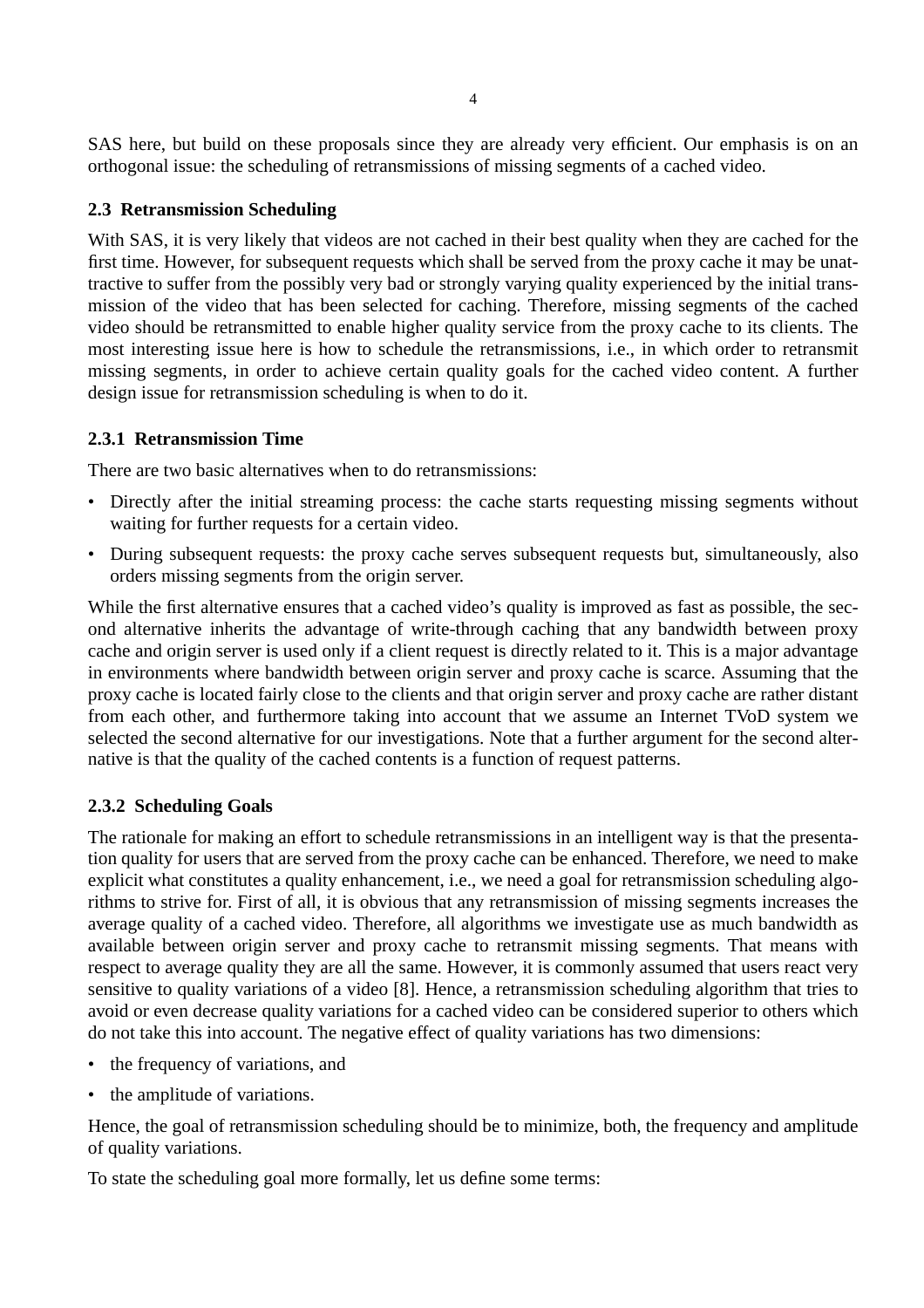$h_t$  - number of layers in time slot *t*,  $t = 1,..., T$ 

*z<sub>t</sub>* - indication of a step in time slot *t*,  $z_t \in \{0,1\}$ ,  $t = 1,..., T$ 

Here, we assume without loss of generality a slotted time with slots corresponding to the transmission time of a single (fixed-size) segment and that all layers are of the same size. We can now introduce what we called the *spectrum* of a cached layered video *v*:

(3)

$$
s(v) = \sum_{t=1}^{T} z_t \left( h_t - \sum_{j=1}^{T} z_j h_j \right)^2
$$

(4)The spectrum captures the frequency as well as the amplitude of quality variations. The amplitude is captured by the differences between quality levels and average quality levels where larger amplitudes are given higher weight due to squaring these differences. The frequency of variations is captured by the *zt* . Only those differences are taken into account that correspond to a step in the cached layered video. While the spectrum as defined in (3) looks very similar to the usual variance of quality levels for the cached video, it is important to note that the introduction of the  $z_t$  takes into account the frequency of changes of the quality levels.

The retransmission scheduling goal for a video *v* can now be stated as the minimization of the spectrum *s*(*v*).

## **5 Related Work**

[13] were among the first that investigated cache replacement algorithms for multimedia streams. Yet, their work did not take into account transport issues and layered encoded video.

[3] put very much emphasis on the examination of a scalable transport infrastructure for cache replacement algorithms. However, the inclusion of adaptiveness as a requirement for Internet VoD was not yet considered.

In [14], the authors propose an interesting scheme of caching only the beginning of video streams. While this allows to decrease the setup latency for clients and to accommodate variable bit rate transmission channels it does not address the scalability and adaptiveness issues.

Like us, [15] considers the combination of caching and layered video, yet, the latter only for the support of heterogeneous clients but not for congestion control purposes. Furthermore, the emphasis of their work is on optimal cache replacement decisions viewed over *all* videos stored in a cache. We, however, assume a two-stage decision process where in the first stage a video is selected for storage in a cache and then the retransmissions of missing segments are scheduled independent from the cache status of other videos. While this represents a restricted problem it ensures that the overall problem still remains manageable.

Really close to our work and actually inspiring for our work was [16]. However, we extend their work by focussing on the development and comparison of different retransmission scheduling algorithms which are more flexible and performing better than the one presented in [16].

## **6 Algorithms for Retransmission Scheduling**

In this section, we first discuss the problem complexity of retransmission scheduling by looking at optimal retransmission scheduling. Since computation of optimal retransmission schedules is computation-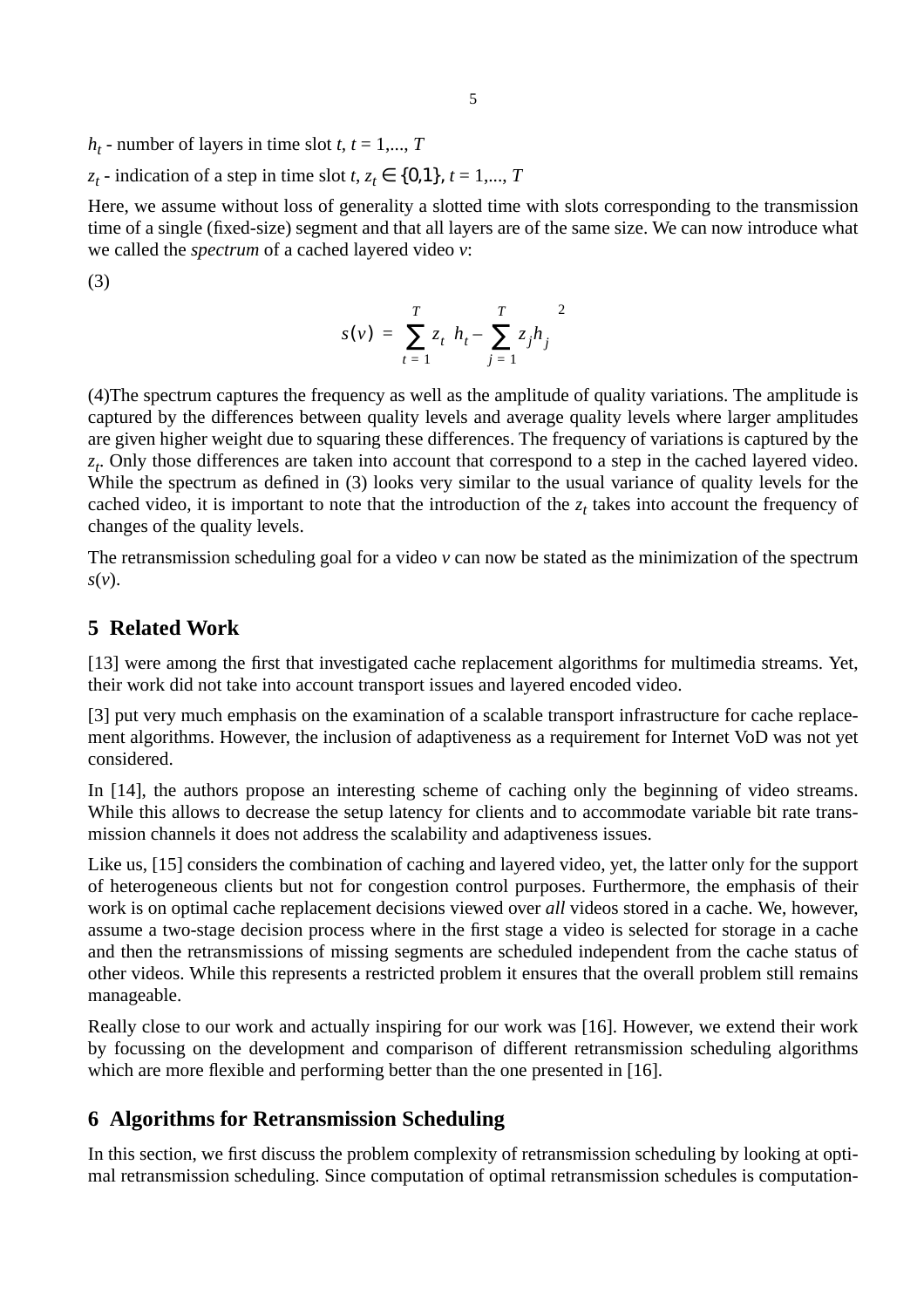ally infeasible or at least intensive, we then present some heuristic schemes. One of them has been proposed in [16], whereas the others are devised by us based on shortcomings of the former.

#### **6.1 Optimal Retransmission Scheduling**

The goal of retransmission scheduling is to minimize the spectrum of an already cached layered video subject to the constraint that any available bandwidth is used for retransmissions. This constraint ensures that a cached video is further enhanced even if for all time slots the same quality level is reached, i.e., the spectrum would be 0.

A formulation of optimal retransmission scheduling as mathematical program is given in Figure 3.

|                                                       | $d_t$ - number of retransmitted layers for time slot t                                    |              |      |
|-------------------------------------------------------|-------------------------------------------------------------------------------------------|--------------|------|
| $\nu'$<br>$\sim 100$ m $^{-1}$                        | the cached video after retransmissions                                                    |              |      |
| H                                                     | the maximum number of layers                                                              |              |      |
|                                                       | $B(t)$ - estimated amount of overall retransmission<br>capacity for all time slots till t |              |      |
| Minimize $s(v')$                                      |                                                                                           |              | (7)  |
| subject to                                            |                                                                                           |              | (8)  |
|                                                       |                                                                                           |              |      |
|                                                       | $\sum d_t = \tilde{B}(t)$                                                                 | $t = 1, , 1$ | (9)  |
| $= 1$                                                 |                                                                                           |              |      |
| $d_t - h_{t-1} - d_{t-1} \leq H$ $\forall t = 1, , T$ |                                                                                           |              | (10) |
|                                                       | $-1 + d_{t-1} - h_t + d_t \leq H$ $\forall t = 1, , T$                                    |              | (11) |
| $I-ht \geq dt \geq 0$                                 |                                                                                           | $t = 1, , 1$ | (12) |
| Figure 3. Optimal retransmission scheduling model.    |                                                                                           |              |      |

Here, the overall available retransmission capacity is modeled as an estimate. Yet, in our investigations we assume a constantly available bandwidth, i.e.,

$$
\dot{3}(\tilde{t}) = \frac{B}{T} \times ,
$$

where B is the overall retransmission capacity for the video. This is certainly a simplifying assumption, yet, our algorithms do not depend on it.

We observe that optimal retransmission scheduling is a discrete non-linear optimization problem. As such it is - to the best of our knowledge - analytically intractable. It is very similar to the quadratic assignment problem, which is known to be NP-complete [17]. To illustrate the complexity of retransmission scheduling let us also consider the search space for an exhaustive search: if we assume that in each time slot at least one layer is missing then we obtain as a *lower* bound for the size of the search space:  $\binom{T}{P}$ , e.g., for 100 time slots and a retransmission capacity of 50 this amounts to 1.534×10<sup>93</sup> possible ways of reordering missing segments (and this is only a very loose lower bound). Thus, an exhaustive search for reasonable values of the number of time slots *T* is computationally infeasible. *T B*

#### **12.1 Heuristics for Retransmission Scheduling**

#### **12.1.1 Window-Based Lowest Layer First (W-LLF)**

The first heuristic we want to look at has been proposed in [16]. It is fairly simple and we call it Window-Based Lowest Layer First (*W*-LLF), because the proxy cache always looks a certain number of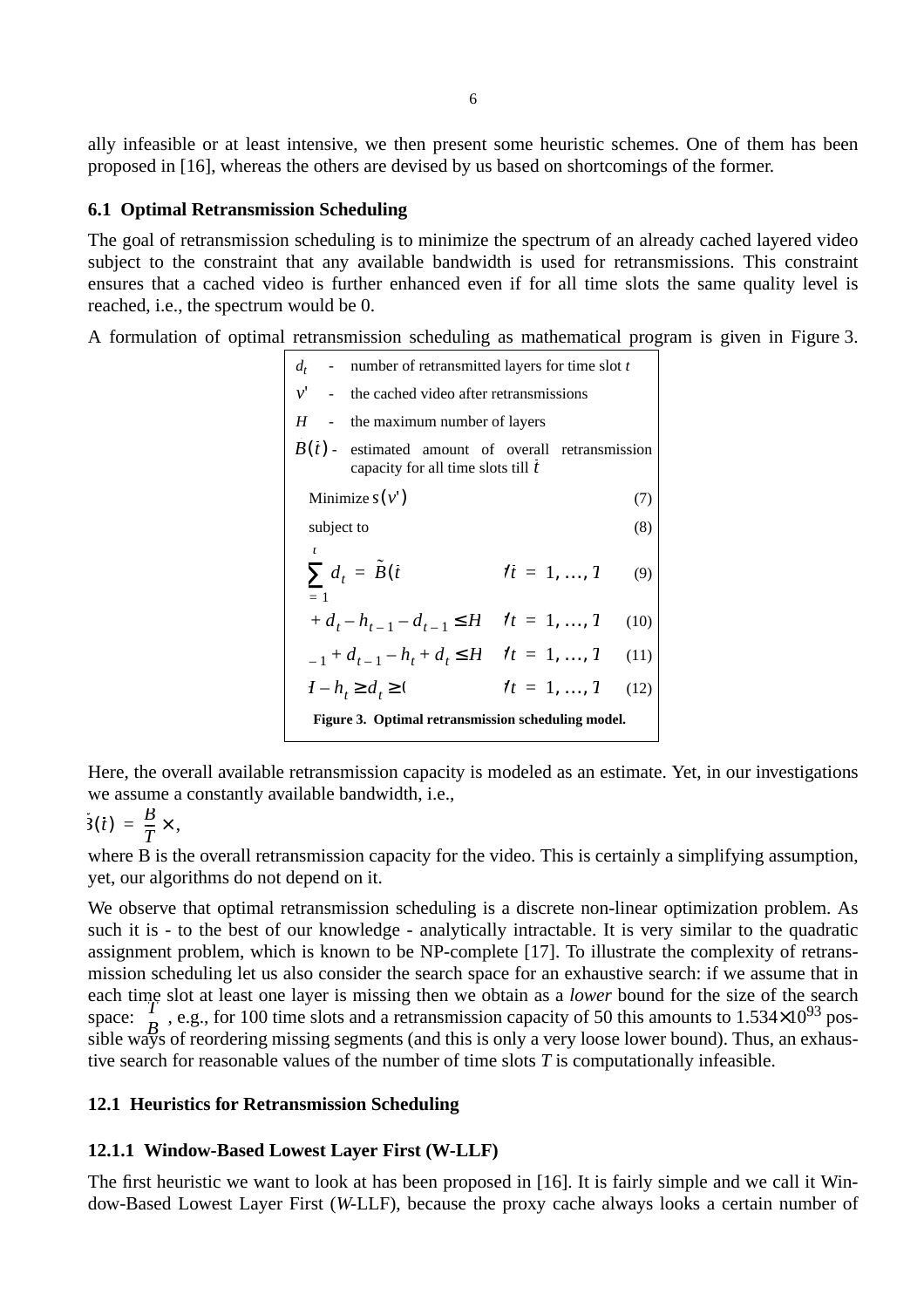time slots ahead of the current playout time and requests retransmissions of missing segments from the server in ascending order of their layer levels. To ensure that the retransmitted segments do not arrive after their playout time  $(t_p)$  to the current client, a prefetching offset  $O_p$  for the examined time window is introduced.  $O_p$  should be chosen sufficiently large such that  $O_p > RTT$  for the transmission path between server and cache at all times. Overall, the time window  $[t_p + O_p, t_p + O_p + W]$  slides over the video in discrete steps of length *W* until it is finished  $(t_{end})$ . The operation of the algorithm is further illustrated in Figure 4.



*W*-LLF bears some obvious disadvantages:

- If, e.g., an already complete area (all layers are entirely cached) is scanned, no retransmissions are scheduled for this prefetching window, although there might very well be later parts of the video which could benefit from retransmissions.
- It may be possible that the currently available bandwidth between origin server and proxy cache would allow the transmission of more segments than those that are missing in the current prefetching window and again additional segments could be requested from the server to allow for a faster quality upgrade of the cached video.

Although, these obvious drawbacks might be eliminated by extensions of the *W*-LLF algorithm, they exhibit a fundamental weakness of *W*-LLF: the restriction of scheduling missing segments for retransmission only for a certain number of time slots ahead. Therefore, *W*-LLF is likely to be rather shortsighted with respect to the scheduling goal of minimizing the spectrum of videos cached on the proxy. In the following, we introduce a new kind of retransmission scheduling algorithms that eliminates this restricted view.

#### **12.1.2 Unrestricted Priority-Based Heuristics**

The problems with *W*-LLF as described above lead us to the idea to avoid the use of a prefetching window for retransmission scheduling. That means we take an unrestricted look at all missing segments ahead of the current playout time (plus the prefetching offset  $O_p$ ) when making requests for retransmissions from the origin server. Note that our algorithms still send periodic retransmission requests to the server (every *W* time slots) to ensure on the one hand that retransmissions and playout to the client are kept synchronized and on the other hand that the modified shape of the cached video due to retransmitted segments can be taken into account by the scheduling algorithms.

Furthermore, we want to introduce more flexibility into the scheduling decisions by the notion of general priorities for retransmission scheduling decisions instead of rigidly always choosing the segments with the lowest layer level.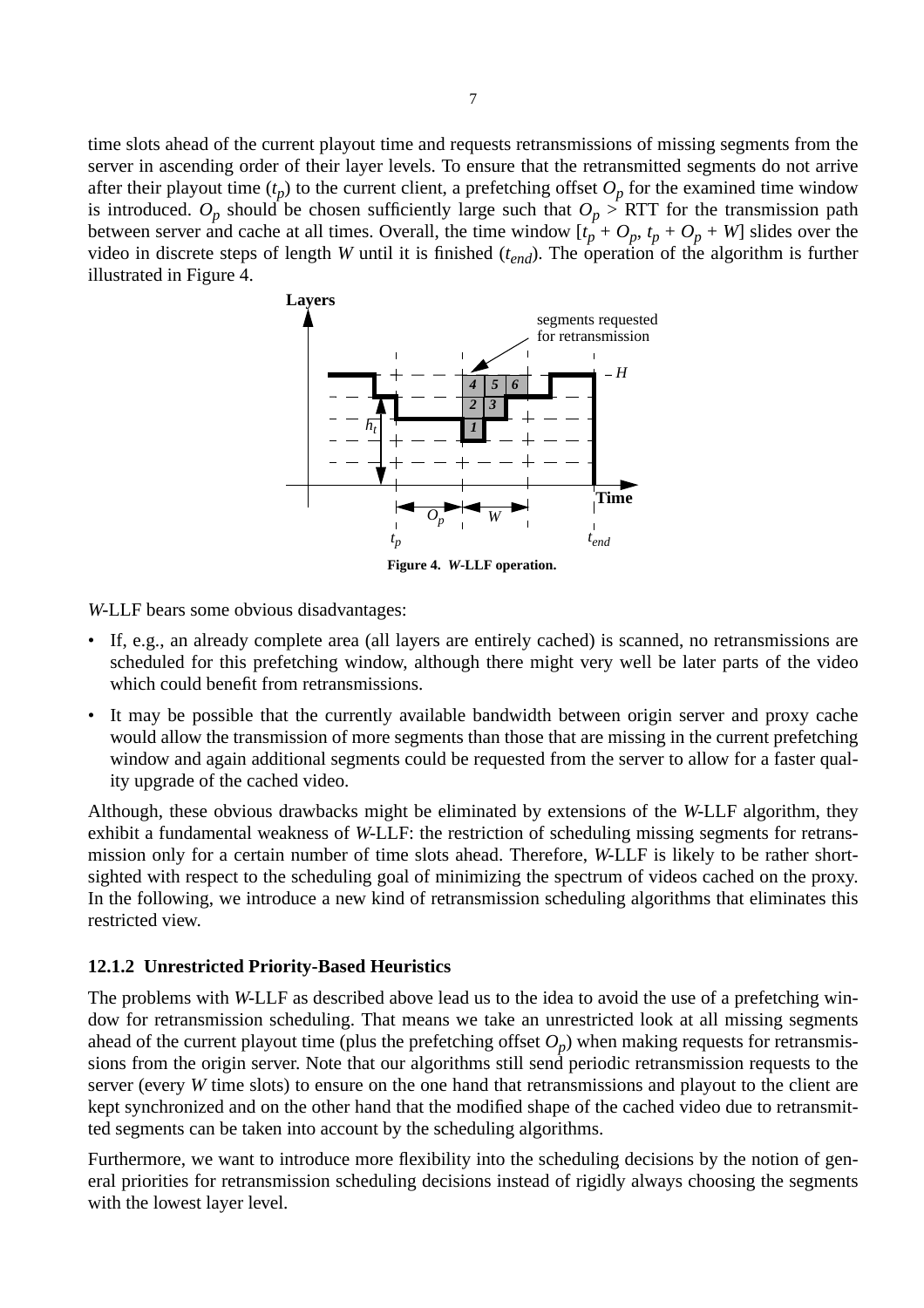In the following, we describe three heuristics of the more general class of unrestricted priority-based retransmission scheduling algorithms.

#### **Unrestricted Lowest Layer First (U-LLF)**

This algorithm is very similar to *W*-LLF because it uses as priority solely the layer level. In contrast to *W*-LLF, however, it always scans the interval  $[t_p + O_p, t_{end}]$  in order to request missing segments from the server (every *W* time slots).

#### **Unrestricted Shortest Gap Lowest Layer First (U-SG-LLF)**

Considering the definition of the spectrum in Section 2.3.2 and taking into account our scheduling goal of minimizing the spectrum, we can observe that there are, in principle, two ways to decrease the spectrum of a video: to increase the lowest quality levels (which is taken care of by choosing the lowest layer levels first) *and* to close gaps in the video, i.e., reduce the number of  $z_t \neq 0$ . The latter is not captured by simply using layer levels as priorities. Figure 5 gives an illustrative example how the spectrum is affected by the closing of gaps.



**Figure 5. Influence of closing gaps on spectrum.**

The influence of closing gaps on the spectrum can potentially be quite high. Therefore, in contrast to *W*-LLF and U-LLF, we now use a prioritization of the missing segments which also takes closing of gaps into account. We do so by simply sorting the segments according to the length of the gap they belong to and then sort these further by their layer levels. The resulting heuristic we called Unrestricted Shortest Gap Lowest Layer First (U-SG-LLF).

#### **Unrestricted Lowest Layer Shortest Gap First (U-LL-SGF)**

Since it is by no means clear, which sorting criterion, i.e., gap length or layer level, should go first we also tried the variant where missing segments are first sorted by their layer level and then sorted further by gap lengths, which we called Unrestricted Lowest Layer Shortest Gap First (U-LL-SGF).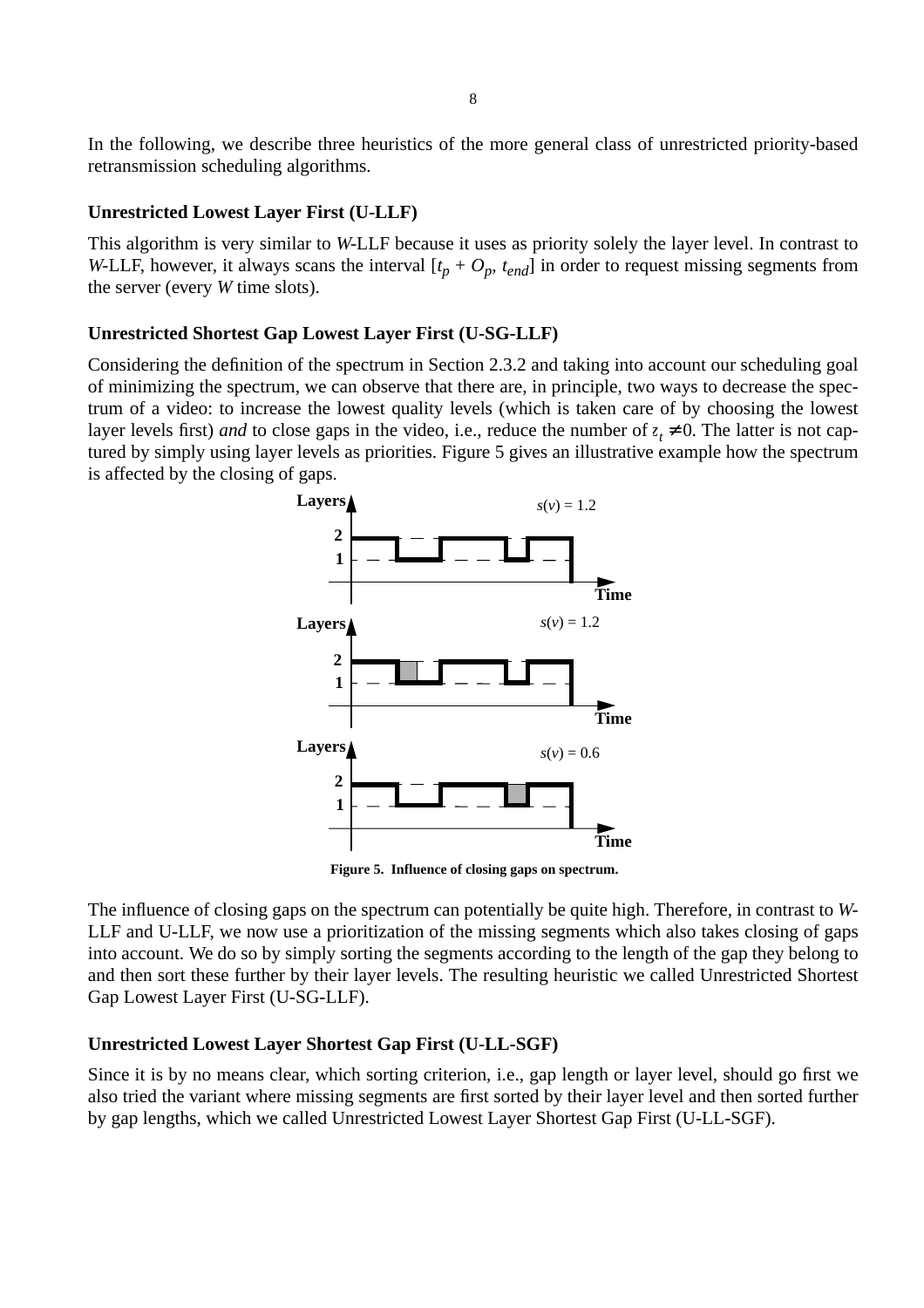## **13 Simulations**

To compare the different retransmission scheduling algorithms from the previous section and to investigate their dependency upon different parameters, we performed a number of experiments based on a simulation environment implemented (in  $C_{++}$ ) particularly for that purpose.

The simulations are performed in the following manner: For each simulation an instance of a layered video on the proxy cache is randomly generated. Here, we modeled such a layered video instance as a simple finite birth-death process since it is the result of the congestion-controlled video transmission which restricts state transitions to direct neighbor states.  $\{0, ..., H\}$  is the state space and birth and death rate are chosen equal as  $1 - 1 / \sqrt{3}$  (for all states) which results in a mean length of 3 time units for periods with stable quality level <sup>†</sup>. We use a discrete simulation time where one unit of time corresponds to the transmission time of a single segment. In Figure 6, an example video instance generated in this way is given.



**Figure 6. Randomly generated layered video on the cache.**

Our simulation environment allows then to apply the different algorithms described in Section 4 and to vary parameters like, e.g., the bandwidth that is available for retransmissions between origin server and proxy cache. During the simulations, the spectrum (as defined in Section 2.3.2) of the cached video instances is continuously calculated to compare the different algorithms and their performance depending on parameters as, e.g., the available bandwidth. In all simulations we assumed a prefetching offset *of*  $O_p = 5$  segments.

#### **13.1 Comparison of the Heuristics**

At first, we performed a series of 1000 simulations with all retransmission scheduling algorithms from Section 4 where all parameters were chosen identical (except the windows sizes for *W*-LLF). This large sample ensured that the 95% confidence interval lengths for the spectrum values were less than 0.5% of the absolute spectrum values for all heuristics. The results for the evolution of the spectrum values for the different algorithms are shown in [Figure 7.](#page-10-0)

These results indicate that there is a significant gain with respect to the spectrum of the cached video for the unrestricted retransmission algorithms proposed by us in comparison to *W*-LLF. Of course, if window sizes are chosen large enough for *W*-LLF it improves and finally approaches U-LLF.

Among the unrestricted algorithms there seems to be little difference such that one may argue for the use of the simplest algorithm, i.e., U-LLF.

<sup>†.</sup> We have to admit that the parameter choice is rather arbitrary. However, simulations with other values showed no significant impact on our results.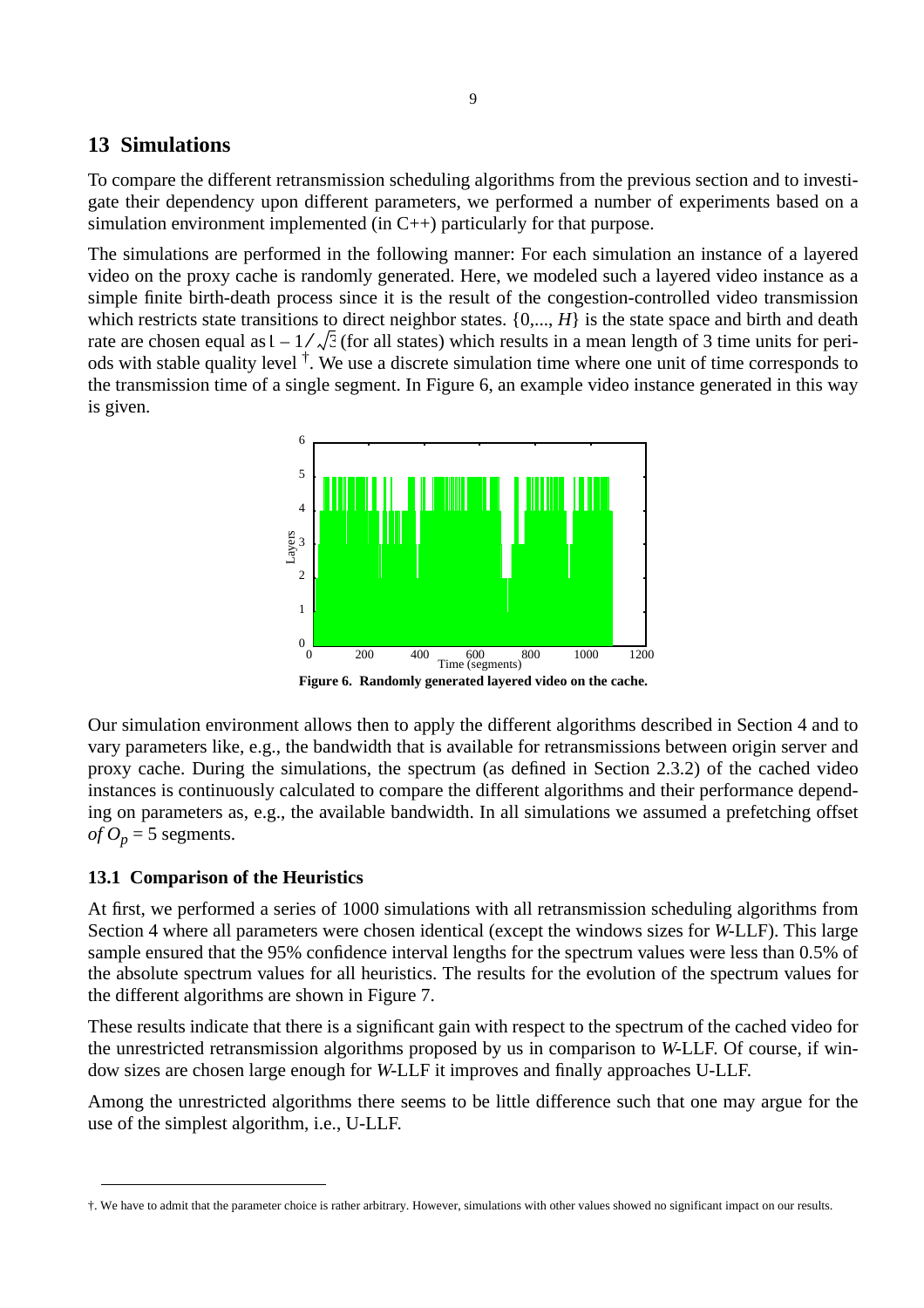<span id="page-10-0"></span>

#### **13.2 Parameter Dependency Analysis**

In the following, we investigated the heuristics' dependencies on certain parameters. For all of these simulations, we only used the U-SG-LLF heuristic since it showed the best performance of all heuristics in the experiment of the preceding section.

#### **13.2.1 Number of Layers**

For this simulation, we varied the number of layers per cached video from 5, 10 to 20 layers. To isolate the effect of encoding videos with different number of layers, the available retransmission bandwidth was scaled in proportion to the amount of layers, i.e., for 5 layers we assumed 2 segments of retransmission bandwidth per time unit, for 10 layers we used 4, and for 20 layers 8. For each of these 3 alternatives we ran 1000 simulations and calculated again the average of the spectra over time.



**Figure 8. Different number of layers.**

As Figure 8 shows, the spectrum converges for each of the three alternatives. Yet, the higher the number of layers the higher the average spectrum. This is intuitive because the more fine-grained the layered encoding the more variations may be introduced during a congestion-controlled transmission and the harder it is for the retransmission scheduling to smooth these variations.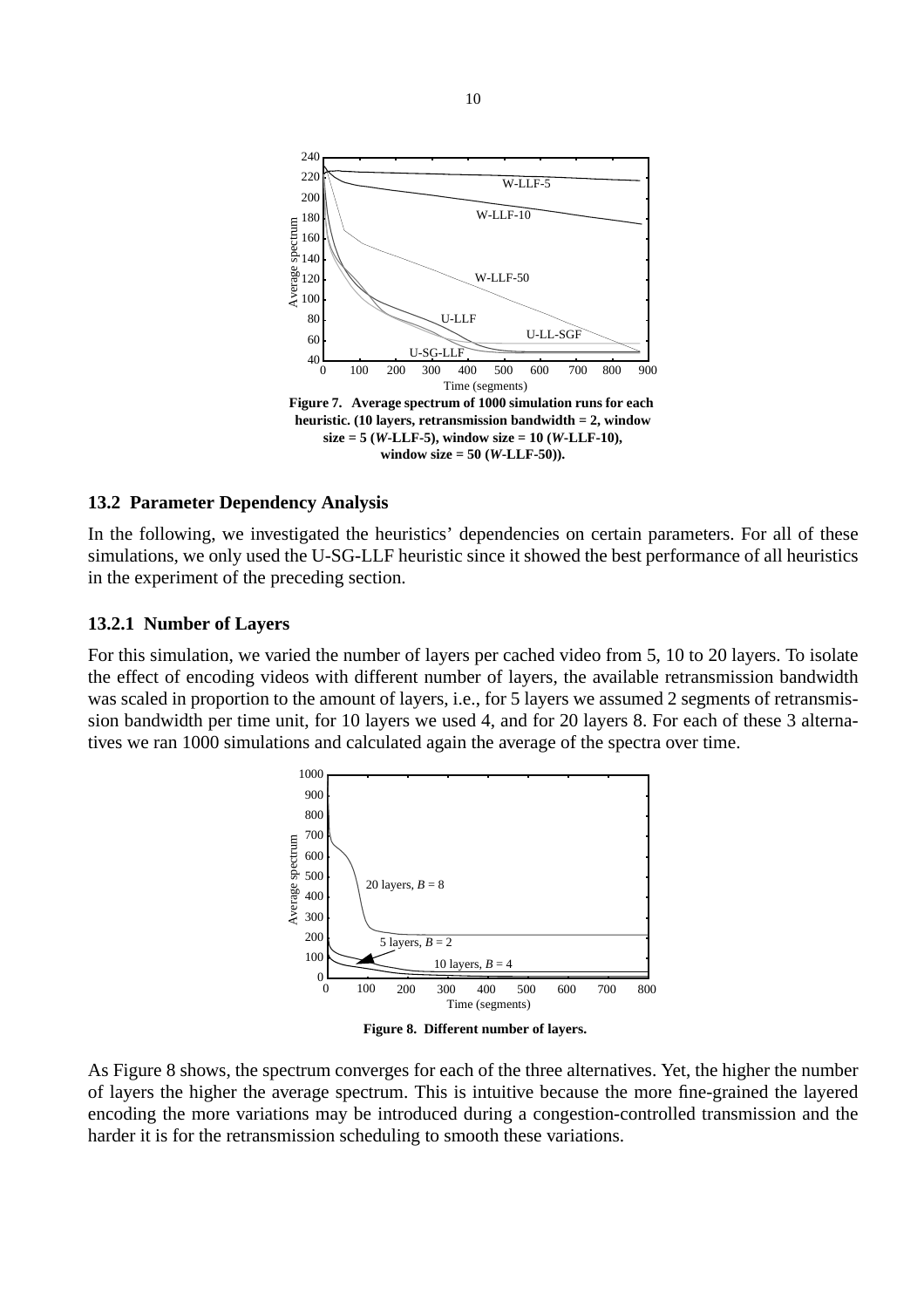#### **13.2.2 Available Retransmission Bandwidth**

In the next set of simulations, the effect of different amounts of available retransmission bandwidth on the performance of U-SG-LLF was investigated.



Not surprisingly, the spectrum converges faster with a higher available retransmission bandwidth. The reason for the very similar spectrum curves for  $B = 6$  and 10 is due to sufficient retransmission bandwidth for both cases which allows to retransmit all missing parts of the rear 3/4 of the cached video. Due to the prefetching offset, missing segments from the beginning cannot be retransmitted and therefore a spectrum of 0 is not achieved.

#### **13.2.3 Initial Transmission Quality**

Finally, we performed a series of simulations where different initial transmission qualities were assumed resulting in cached videos where the maximum number of cached layers is lower than the maximum number of layers for the original video. In contrast to the preceding experiments, we did not sample the spectrum values but used a single simulation since the striking effects can be shown in more detail. For each simulation, the ratio between the maximum of cached layers (MCL) and the maximum of original layers (MOL) was modified.



**Figure 10. Influence of initial transmission quality.**

As Figure 10 shows, spectrum values start to rise again for the last third of the video. This effect is especially pronounced for the worse initial transmission qualities.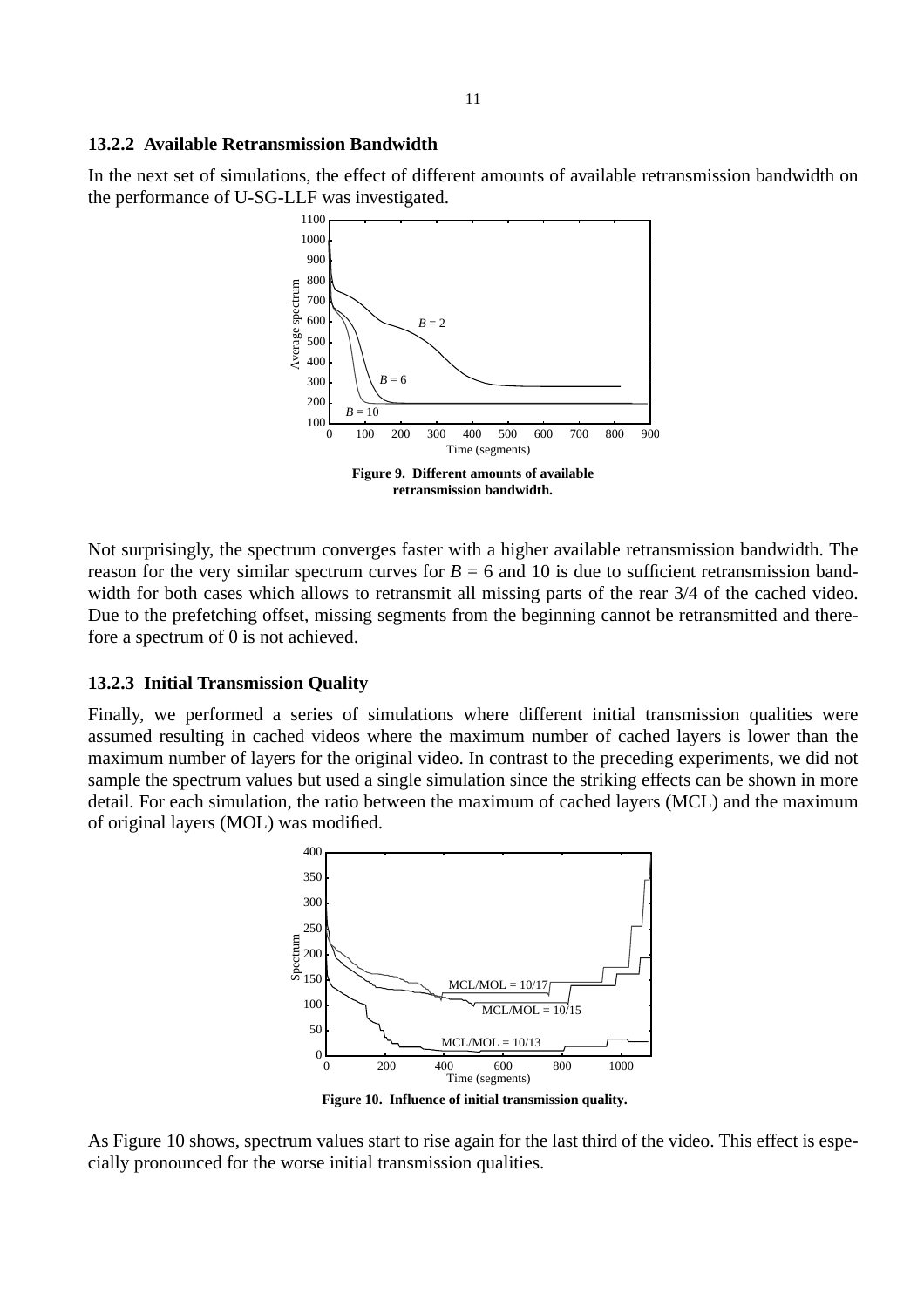<span id="page-12-0"></span>Looking at the cached video that results from the retransmission scheduling heuristic (U-SG-LLF) in Figure 11 sheds light on the reason for this effect. We observe that the retransmission scheduling "built a staircase" at the end of the cached video which, of course, is not good with respect to the minimization of the spectrum. The reason for this behavior is that the algorithm only considers missing segments ahead of the playout time  $(t_p + O_p)$ . Thus, if all gaps are closed the algorithm starts to request segments from the next layer starting from  $t_p + O_p$ . This happens several times leading to the staircase shape exhibited in Figure 11.



**Figure 11. Cached video after retransmission phase.**

#### **13.3 Totally Unrestricted Heuristics**

As a consequence of the results from Section 5.2.3, we wanted to see how the modification of the heuristics in a way that retransmissions are not limited to segments that are located after  $t_p + O_p$  could cure the problem the heuristics had with bad initial transmission qualities. However, it has to be observed that such a totally unrestricted retransmission scheduling algorithm bears the possibility that retransmitted segments may arrive too late for the current client and might thus be retransmitted in vain if no other client ever requests that video. We are thus loosing some of the attractiveness of write-through caching. On the other hand, it also offers the chance to obtain a complete copy of the video on the cache.

We repeated the same simulations from Section 5.2.3 with the now totally unrestricted version of U-SG-LLF. The results are shown in Figure 12.



**Figure 12. Influence of initial transmission quality for totally unrestricted heuristics.**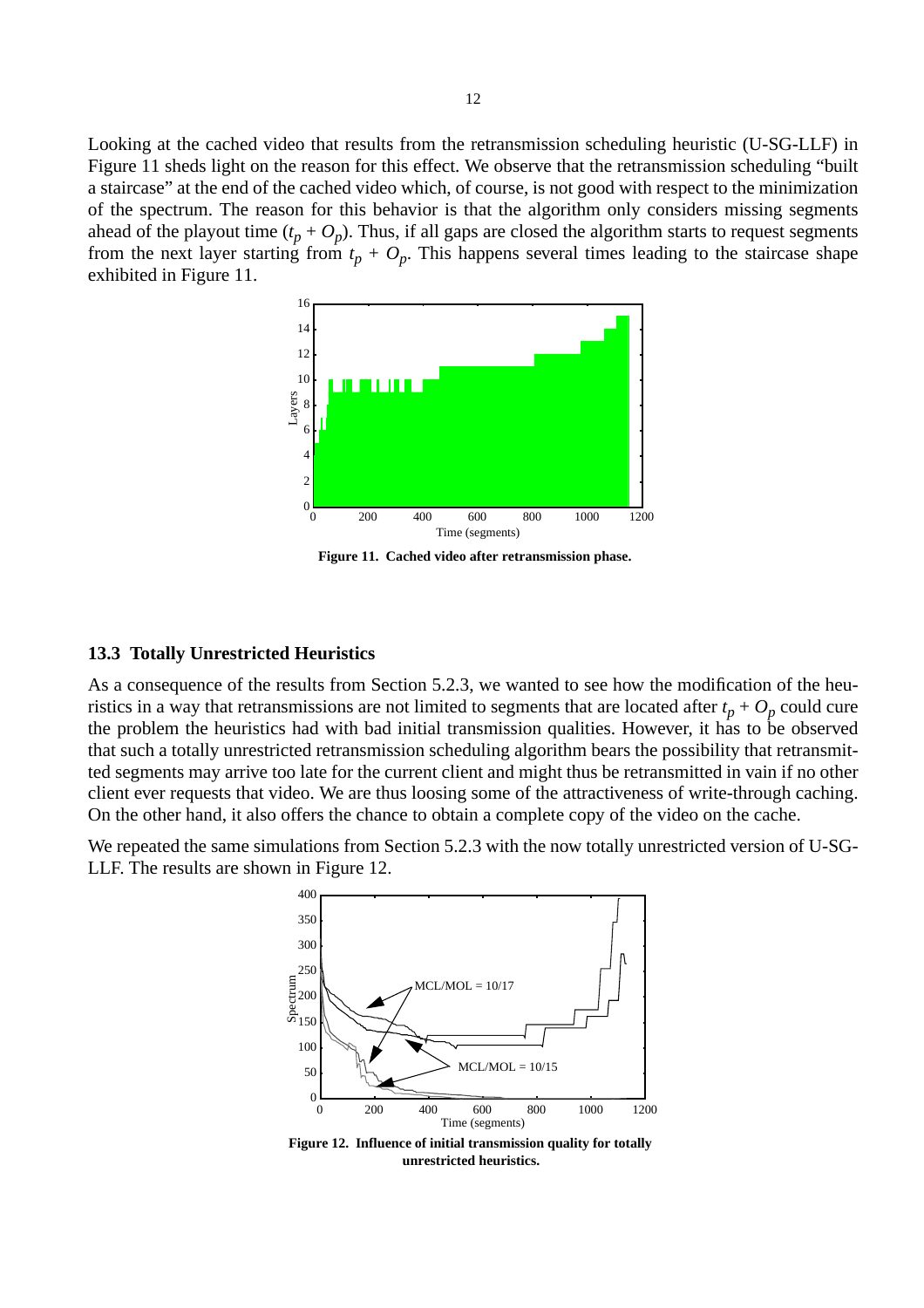Obviously, the problem of rising spectrum values is solved. This observation is reinforced when we compare the cached video as it results from the totally unrestricted heuristic in Figure 13 to its counterpart in [Figure 11.](#page-12-0)

However, in order to assess how many segments would be scheduled for retransmission which could not be viewed any more by the current client, we also recorded these "late" segments: with MCL/MOL =  $10/17$  55% and with MCL/MOL =  $10/17$  56% of the retransmitted segments arrived too late. This is certainly a substantial amount of late segments and thus one has to make a decision here between generating a fairly smooth cached video and using all available retransmission bandwidth to benefit the current client.



**for totally unrestricted heuristic.**

## **14 Conclusions and future work**

Recent work has shown that layered encoded video is a technique that supports adaptive streaming well. High scalability for VoD in the Internet can be achieved by a distributed caching architecture. Our SAS (Scalable Adaptive Streaming) approach combines both caching and adaptive streaming and promises a scalable "Internet-conform" TVoD system. Our work, in this paper, is focused on the problem how to deal with retransmissions of missing segments for a cached layered video in order to meet users' demands to watch high quality video with relatively little quality variations. Inspired by [16], we developed and compared different retransmission scheduling algorithms from the general class of unrestricted priority-based heuristics to tackle this problem. Our simulation results indicate that this class has the potential to improve existing algorithms significantly. In addition, we investigated the dependency of the algorithms on system parameters. These showed that the heuristics could not cope well with poor initial transmission qualities. Therefore, the concept of totally unrestricted heuristics was presented and shown to cure the problem albeit at the cost of a considerable number of late segments.

Overall, the insights gathered from our simulative experiments encourage us to integrate adaptive streaming by layered video encodings into our VoD system<sup> $\ddagger$ </sup> as part of our future work. This will allow us to verify our simulative results for the retransmission scheduling algorithms in "real-life" scenarios. Furthermore, from the algorithmic perspective, we are going to investigate how the decision to cache a certain video and how to schedule its retransmissions can be integrated with each other, respectively, how they affect each other.

<sup>‡.</sup> See http://www.kom.tu-darmstadt.de/kom-player.